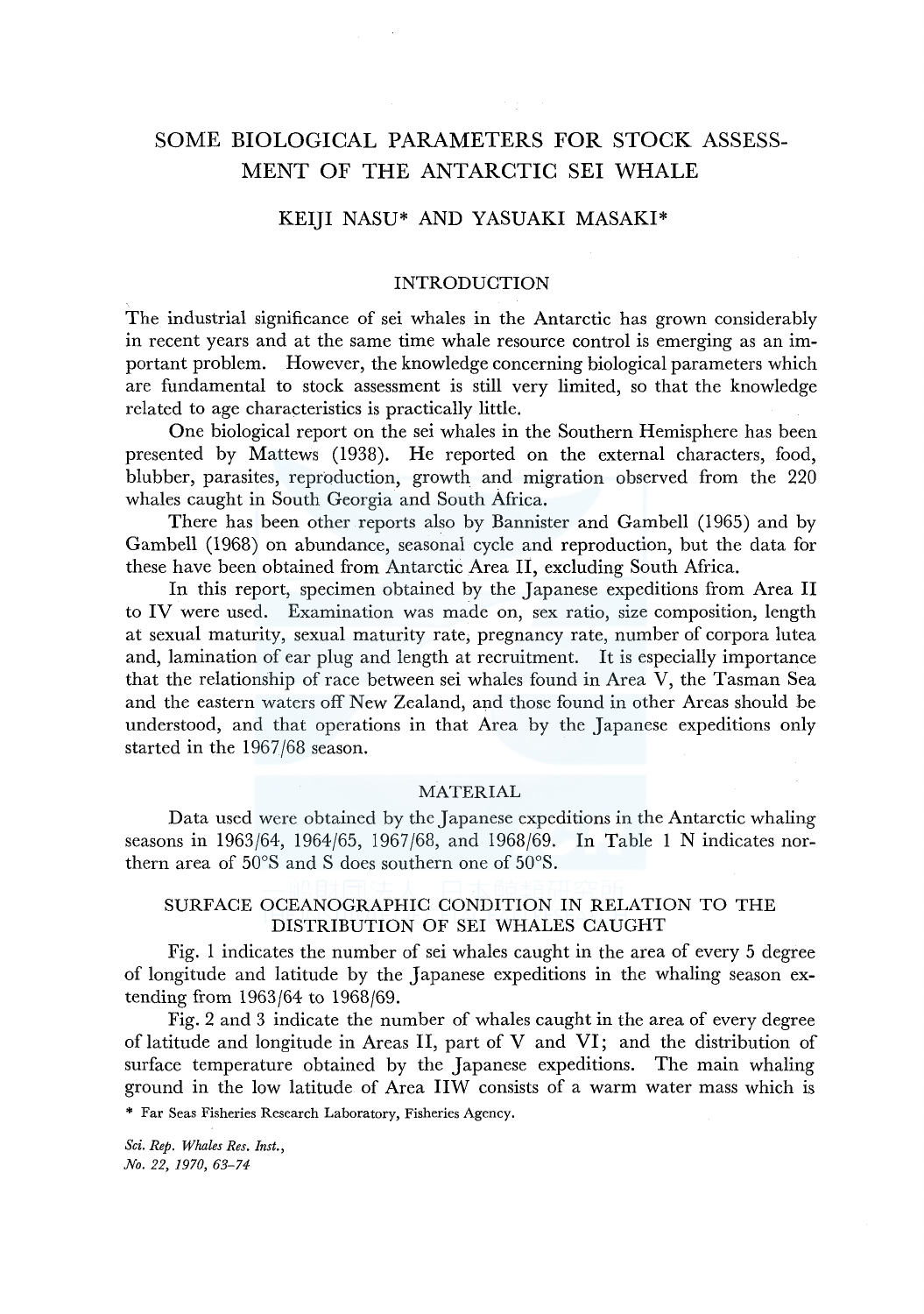considered to be an extension of the Brazil Current. If the Antarctic Convergence is considered to be at surface temperature of 4.5°C, the favourable ground for sei whales in Area II W is located in the north of the Antarctic Convergence.

According to Fig. 3 heavy catch area in the eastern waters of Tasman Sea is adjacent to the surface temperature of  $15^{\circ}$ C, but in the western waters it is adjacent to the l2°C, which is equivalent to the north of Subtropical Convergence. In Area VI, favourable ground is located in the region of the surface temperature of  $8^{\circ}$ –10 $^{\circ}$ C.

In this area warm water mass generally extends southwards and the latitudinal position of the Antarctic Convergence extends toward the south as in Area I and II. These are features particular to the oceanographic environment of Area VI.



Fig. 1. Number of sei whales caught in the area of every 5 degree of longtitude and latitude by the Japanese expeditions in the Antarctic whaling seasons from 1963/64 to 1968/69.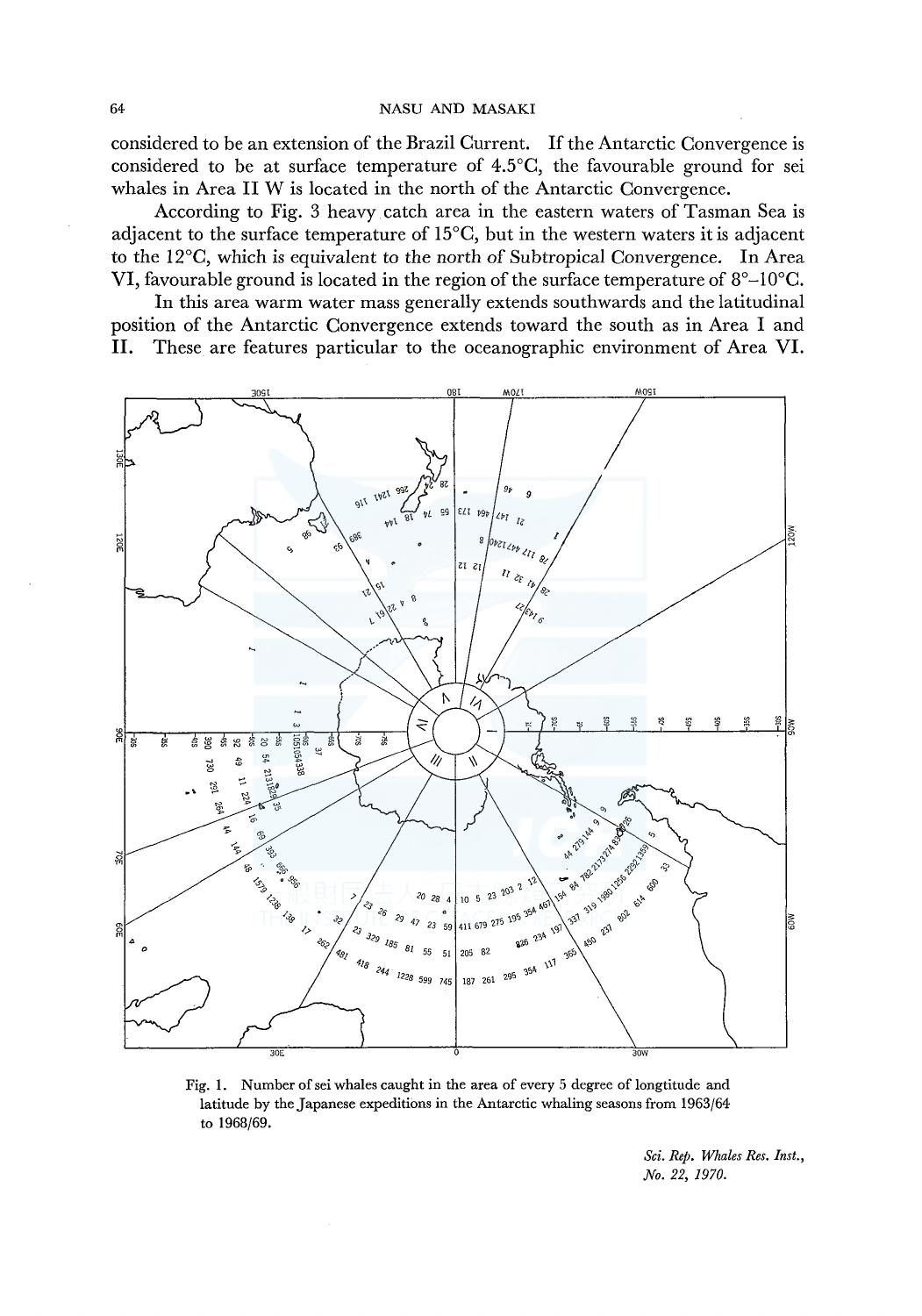

Fig. 2. The distribution ofsei whales caught by Japanese expeditions in the Antarctic season 1962/63 to 1964/65 and the surface temperature.



Fig. 3. The distribution of sei whales caught by the Japanese expeditions in the Antarctic season 1967/68 to 1968/69 and the surface temperature.

#### SEX RATIO

Table I shows the male sex ratio by Area, north and south of 50°S. No particular difference by Area can be observed but some differences can be noticed in the south and north of 50°S. It indicates that in the region excluded Areas II W and V male whales are seen in greater numbers in the high latitude sea region of 50°S. The average value for the total Area extending from Area II W to VI is 55.5% in the north and 57.7% in the south with difference of 2.2%. The male foetus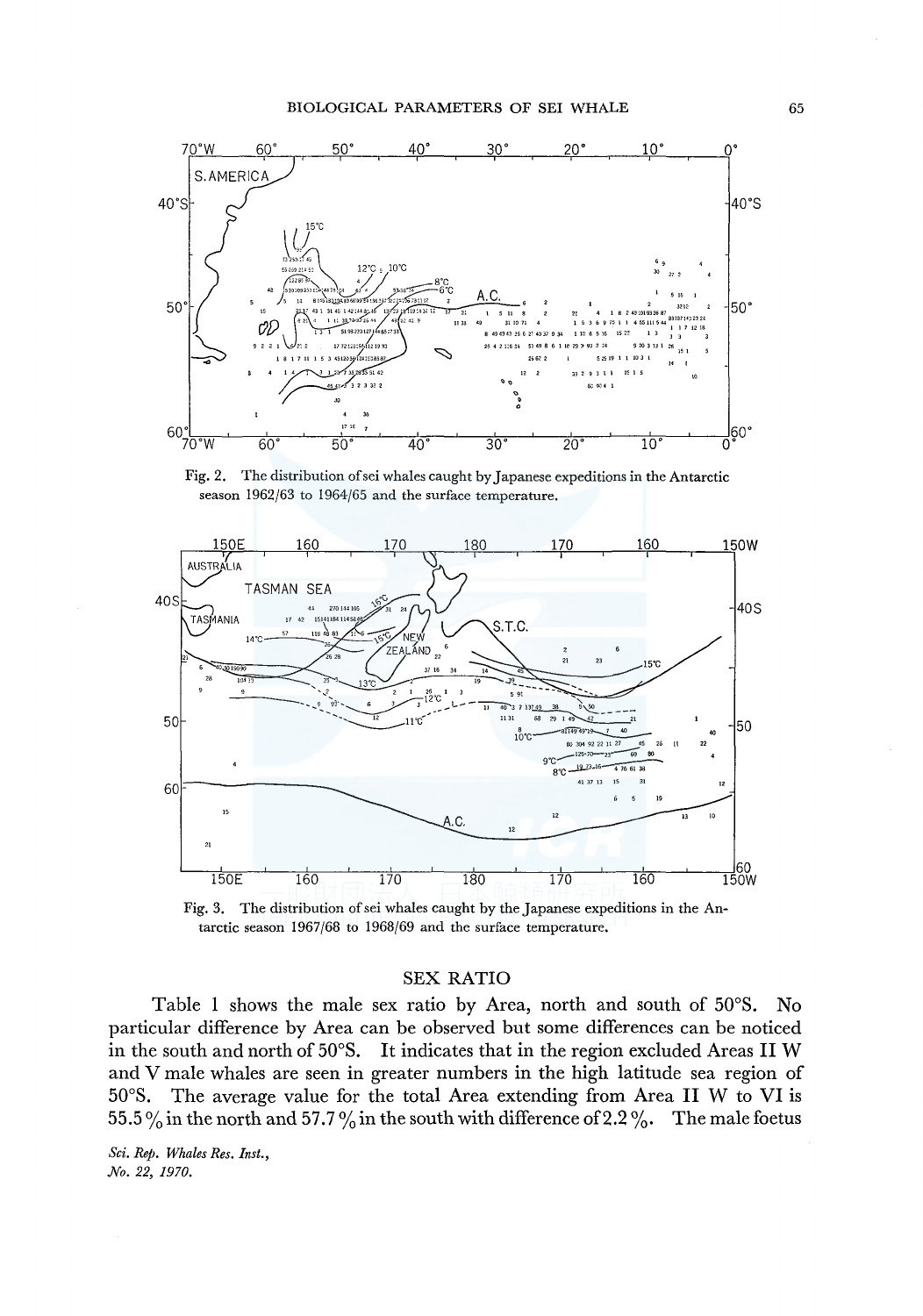

Fig. 4. The size composition by sex of sei whales caught by the Japanese expeditions by Area, north and south of 50°S. Left side : male, Right side: female. Solid line : North of 50°S Dotted line: South of 50°S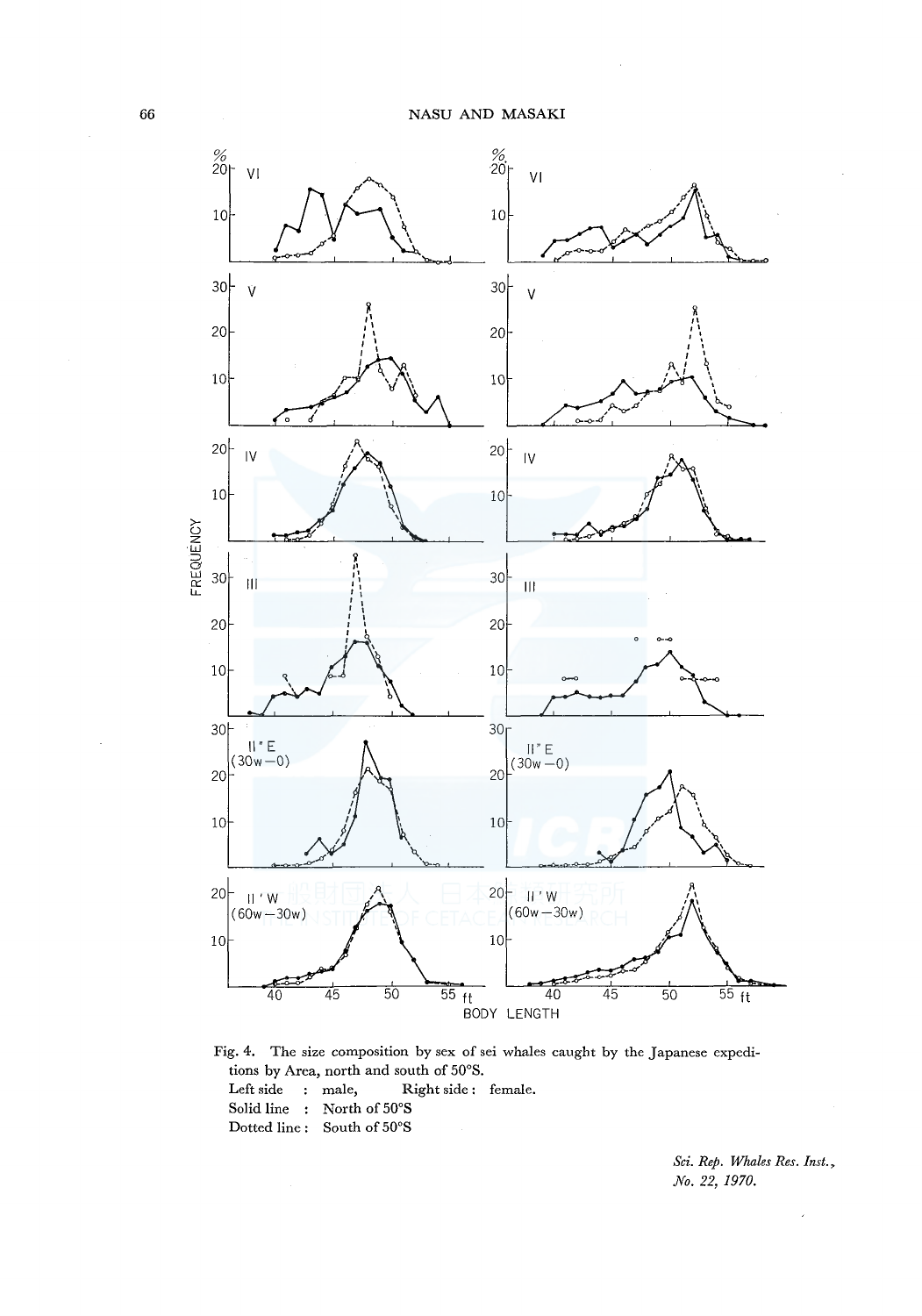#### BIOLOGICAL PARAMETERS OF SEI WHALE 67

sex ratio of sei whales in the Antarctic whaling season in  $1934/35$  to  $1965/66$  is  $49.7\%$ (Gambell 1968), and this ratio is considered to be indicative of natural state, so that in the Southern Hemisphere it can be said that there is a tendency for the male whales to migrate further into higher latitudes than the female ones.

#### SIZE COMPOSITION

The size composition by sex of sei whales caught by the Japanese expeditions by Area, north and south of 50°S is shown in Fig. 4. The distribution of body length for the total Area extends from 38 to 58 ft. for male and 37-59 ft. for female. The modes for both are 48-49 ft. and 51 ft. respectively. The ratio of smaller male whales under 45 ft. is 21% in the north of 50°S and 12% in the south of 50°S, but the ratio for larger whales over 50 ft. is 27.1% in the south and 26.4% in the north. The difference between north and south of 50°S is found to be slightly greater in the number of male in the north of 50°S, but it shows almost the same



SURFACE TEMPERATURE

Fig. 5. Relationship between the surface temperature and the number of whales caught by species.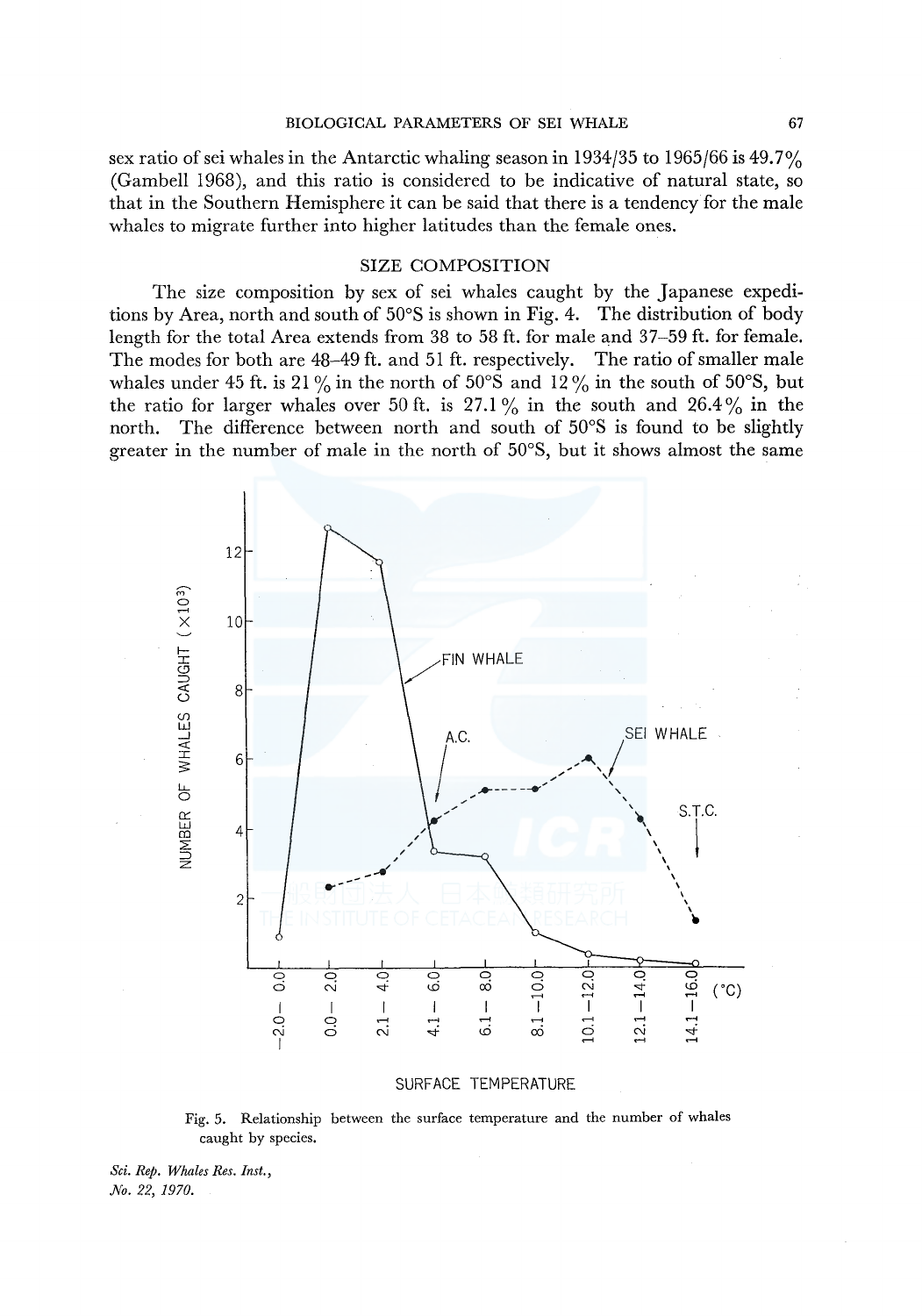| TABLE 1. BIOLOGICAL PARAMETERS OF SEI WHALES IN THE ANTARCTIC BASED ON JAPANESE EXPEDITIONS<br>Area |                                                                   | $\mathbf{I}$ W |                          | II E   |        | Ξ      |                         | $\geq$ |       | $\triangleright$ |                            | $\overline{V}$ |       | Total                  |
|-----------------------------------------------------------------------------------------------------|-------------------------------------------------------------------|----------------|--------------------------|--------|--------|--------|-------------------------|--------|-------|------------------|----------------------------|----------------|-------|------------------------|
| Region                                                                                              | Z                                                                 | S              | $\overline{z}$           | U)     | z      | S      | Z                       | S      |       | S                | Z                          | S,             | Z     | $\boldsymbol{\varphi}$ |
| Sex ratio of male                                                                                   | 58.0*                                                             | $57.2*$        | $52.5*$                  |        | 52.2   | 65.7   | 53.3                    | 56.7   | 54.2  | 44.3             | 52.3                       | 57.1           | 55.5  | 57.7                   |
| Mean                                                                                                | 48.1*                                                             | 48.3           | 49.8*                    | 48.3*  | 46.2   | 46.6   | 47.4                    | 47.3   | 47.8  | 48.1             | 45.7                       | 47.7           | 47.6  | 48.0                   |
| EE<br>body length                                                                                   | 50.0                                                              | 50.7           | 49.3                     | 50.3   | 47.8   | 48.8   | 49.3                    | 49.7   | 48.1  | 50.5             | 47.8                       | 49.6           | 48.9  | 50.2                   |
| EE<br>Sexual                                                                                        |                                                                   |                | $95.3**$                 |        | 85.2   | 100.0  | 92.5                    | 97.9   | 84.4  | 90.9             | 67.9                       | 92.0           | 85.9  | 94.3                   |
| maturity rate                                                                                       |                                                                   |                | 96.0**                   |        | 71.2   | 75.0   | 83.6                    | 92.9   | 58.4  | 86.6             | 64.6                       | 76.3           | 68.1  | 83.0                   |
| $\overline{M}$<br>Body length at                                                                    |                                                                   |                |                          |        |        | 43.4   |                         | 42.3   |       | 43.5             |                            | 43.5           |       | 43.5                   |
| sexual maturity [F                                                                                  |                                                                   |                |                          |        |        | 45.6   |                         | 45.4   |       | 46.8             |                            | 47.4           |       | 46.0                   |
| Pregnancy rate                                                                                      |                                                                   |                | $65.0**$                 |        | 53.3   | 44.4   | 55.3                    | 63.2   | 61.2  | 73.8             | 63.4                       | 53.6           | 57.2  | 58.9                   |
| Mean number of<br>corpola lutea                                                                     |                                                                   |                | $\overline{\phantom{a}}$ |        | 4.60   | 7.33   | 6.41                    | 7.19   | 5.42  | 7.41             | 4.72                       | 5.94           | 5.43  | 6.52                   |
| * 1964/65                                                                                           |                                                                   |                |                          |        |        |        |                         |        |       |                  |                            |                |       |                        |
| ** 1963/64                                                                                          |                                                                   |                |                          |        |        |        |                         |        |       |                  |                            |                |       |                        |
| No mark 1967/68, 1968/69.                                                                           |                                                                   |                |                          |        |        |        |                         |        |       |                  |                            |                |       |                        |
|                                                                                                     |                                                                   |                |                          |        |        |        |                         |        |       |                  |                            |                |       |                        |
|                                                                                                     |                                                                   |                |                          |        |        |        |                         |        |       |                  |                            |                |       |                        |
|                                                                                                     |                                                                   |                |                          |        |        |        |                         |        |       |                  |                            |                |       |                        |
|                                                                                                     | TABLE 2. AGE AND BODY LENGTH AT RECRUITMENT OF SEI WHALES BY AREA |                |                          |        |        |        |                         |        |       |                  |                            |                |       |                        |
| Age at recruitment                                                                                  |                                                                   |                |                          |        |        |        |                         |        |       |                  |                            |                |       |                        |
| Area                                                                                                |                                                                   | $\Xi$          |                          |        | $\geq$ |        |                         |        |       |                  | $\overline{\triangledown}$ |                | Total |                        |
| Recruitment                                                                                         | Total                                                             |                | $200\%$                  | Total  |        | $50\%$ | Total                   | 50%    |       | Total            | $50\%$                     |                | Total | $50\%$                 |
| Male                                                                                                | 20.0                                                              |                | 14.9                     | 22.0   |        | 16.3   | 22.0                    | 12.6   |       | 20.0             | 13.8                       |                | 22.0  | 15.0                   |
| Female                                                                                              | 18.0                                                              |                | 13.5                     | 20.0   |        | 14.4   | 19.0                    | 14.5   |       | 23.0             | 16.9                       |                | 20.0  | 15.4                   |
| Body length at recruitment                                                                          |                                                                   |                |                          |        |        |        |                         |        |       |                  |                            |                |       |                        |
| Area                                                                                                | II W                                                              |                | II E                     |        | Щ      |        | $\overline{\mathbf{N}}$ |        |       | $\triangleright$ | $\nabla$                   |                | Total |                        |
| Recruitment                                                                                         | Total                                                             | $50\%$         | Total                    | $50\%$ | Total  | $50\%$ | Total                   | 50%    | Total | $50\%$           | Total                      | $200\%$        | Total | $50\%$                 |
| Male                                                                                                | 49.0                                                              | 38.1           | 48.0                     | 47.7   | 47.0   | 45.7   | 47.5                    | 46.5   | 49.5  | 47.1             | 48.0                       | 46.1           | 48.0  | 46.9                   |
| Female                                                                                              | $52.0 -$                                                          | 50.6           | 51.0                     | 50.5   | 50.0   | 47.8   | 51.0                    | 49.7   | 52.0  | 48.3             | 52.0                       | 49.8           | 52.0  | 49.6                   |

Sci. Rep. Whales Res. Inst., No. 22, 1970.

NASU AND MASAKI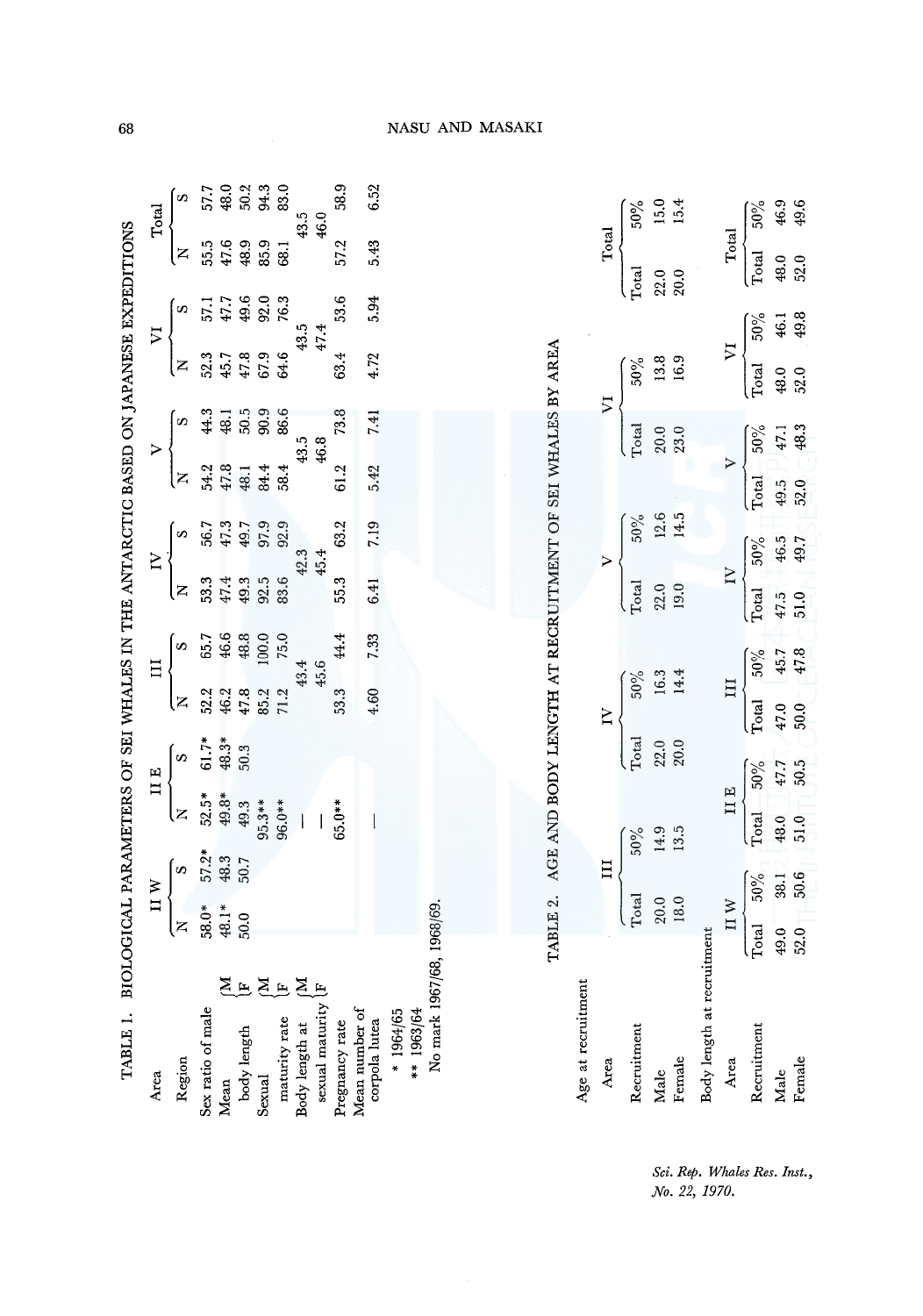

Fig. 6. Body length at sexual maturity

Sci. Rep. Whales Res. Inst., No. 22, 1970.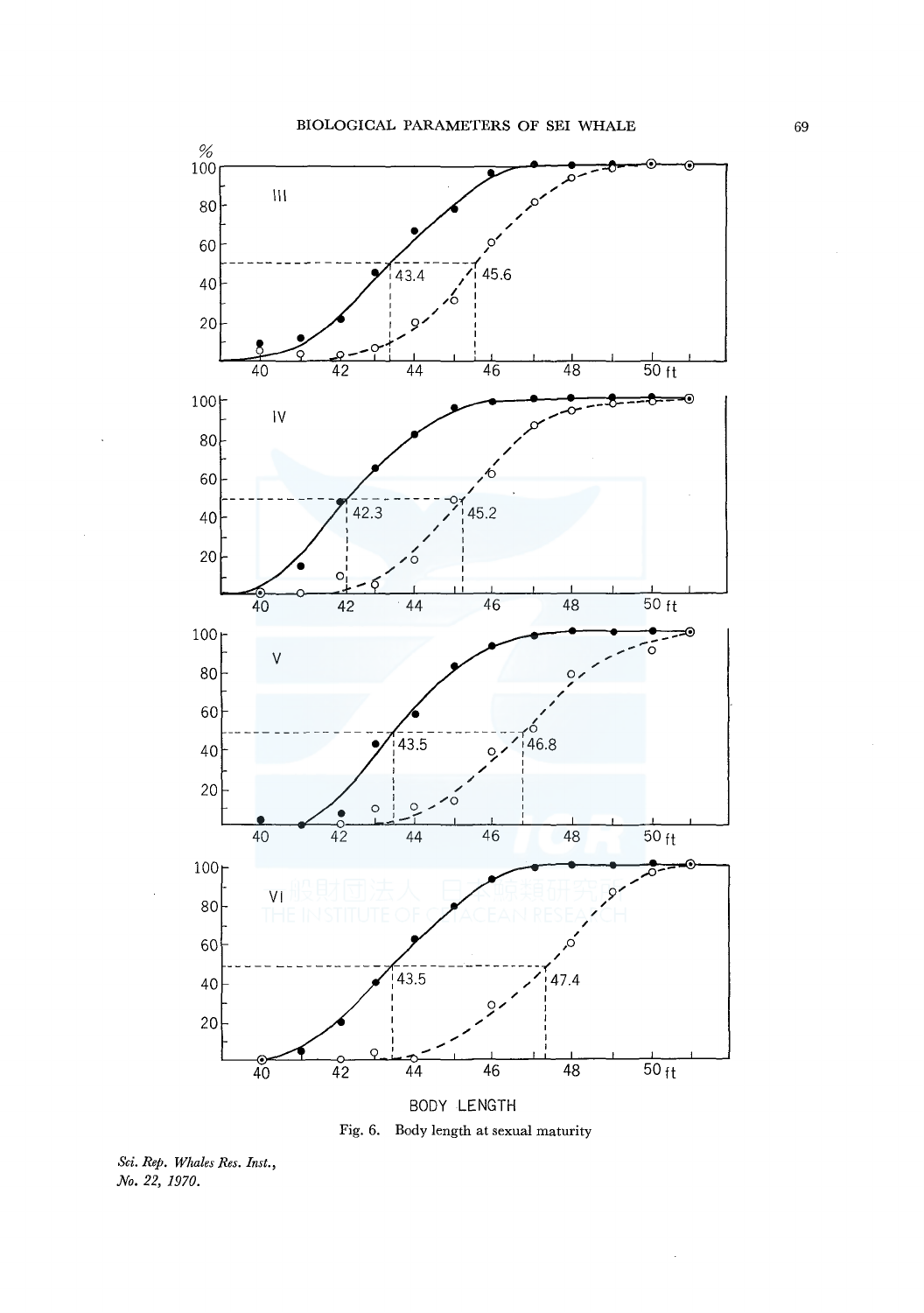ratio. The ratio of medium size whales of 45 to 50 ft. is large in the south of 50°S.

The small size whales under 47 ft. are  $32\%$  in the north of  $50^{\circ}$ S and  $22\%$  in the south of 50°S and show a larger concentration in low latitudes. Medium size whales are found in greater numbers in the south of 50°S and larger whales show figures of 31 % in the north of 50°S and 29% in the south of 50°S respectively. They fairly uniformly distribute regardless of latitude.

In summarizing the latitudinal distribution of sei whales in the Antarctic can generally be explained that smaller whales distribute in low latitude, medium whales are in high latitude and larger whales evenly distribute in low and high latitude. The difference of mean body length between the low and high latitude is summarized in Table 1.

Based on the size composition in Fig. 4 examination of the composition by Area shows that in Area II W and VI small group found in the south of 50°S. This phenomena may be considered to arise from oceanographic conditions.

This means that according to data obtained by Japanese expeditions, as seen in Fig. 5, sei whales are distributed in the north of the Antarctic Convergence, and the Antarctic Convergence in Area II W and VI is found in higher latitudes than in other Areas.

When the forementioned tendency in the latitudinal distribution of body length is takes into consideration, a heavy distribution of small group in higher latitudes can be thought to be derived from the fact that there is a water mass which possesses low latitude features extending southward into high latitudes.

Mean length by Area in Table 1 shows that in the whole of Area II to VI male is 47.6 ft. and female is 48.9 ft. in the north of  $50^{\circ}$ S and, in the south of  $50^{\circ}$ S those are 48.0 ft (male) and 50.2 ft (female) respectively. On the mean there are higher values in high latitudes as shown in Fig. 4.

In the north of 50°S in Areas III and VI the body length is short for male with figures of 46.2 ft. and 45.7 ft. This derives from the fact that the ratio of small group is higher as shown in Fig. 4. The mean length for female in Areas III, V and VI is short because of the same reason.

#### SEXUAL MATURITY

a) *Sexual maturity rate* 

As shown in Table 1, the sexual maturity rate in the north of 50°S is both male and female larger than that in the south of 50°S. Those maturity rates by Area show the largest in the Antarctic Areas II and IV, which it may be considered that the old year group are more than other Area.

b) *Mean length at sexual maturity* 

The analysis on this problem was done using data resulting from examination of testis and ovary material sampled in 1963/64, 1964/65, 1967/68, and 1968/69. As the index of sexual maturity were used, the animals with 1 Kg. or more testis weight in male and one or more corpora in ovaries of female were sexual mature.

The percentage of mature animal at each length for male and female sei whales was plotted as shown in Fig. 6. From Fig. 6 the length at which  $50\%$  of whales are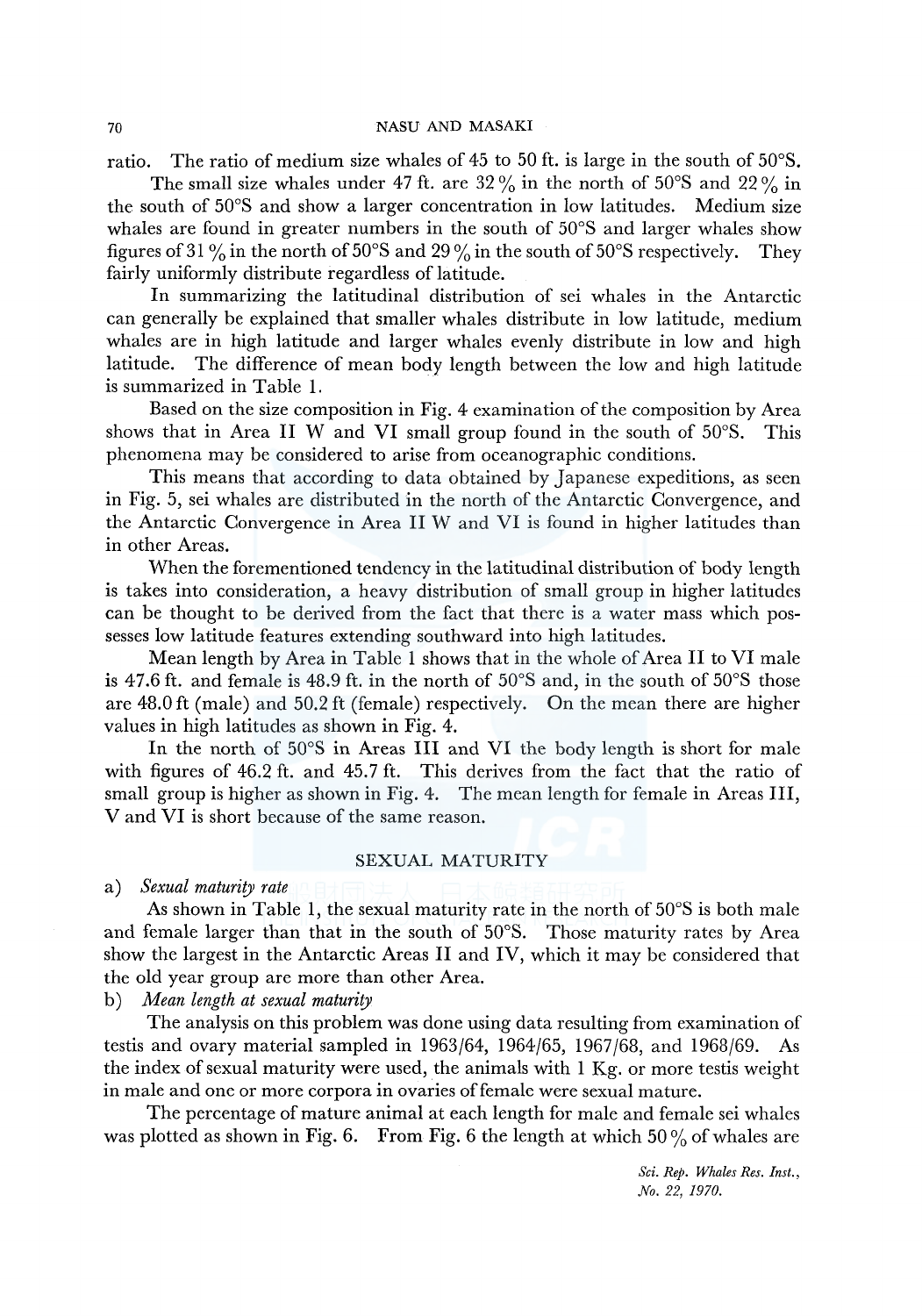mature, and which is taken as the mean length at sexual maturity, is obtained. These length are shown in Table 1. The mean length in Area IV shows both male and female had the minimum value with 42.3 ft. and 45. 2 ft., respectively. The mean length in Tasman Sea and east sea region of New Zealand corresponding to Area V and VI are higher than the figures in Areas III and IV.

Consequently, it must be caused by large length at sexual maturity that the figures of mean length in Tasman Sea and east sea region of New Zealand are small. The figure of male in each Area except Area IV agree closely each other, but





Sci. Rep. Whales Res. Inst., No. 22, 1970.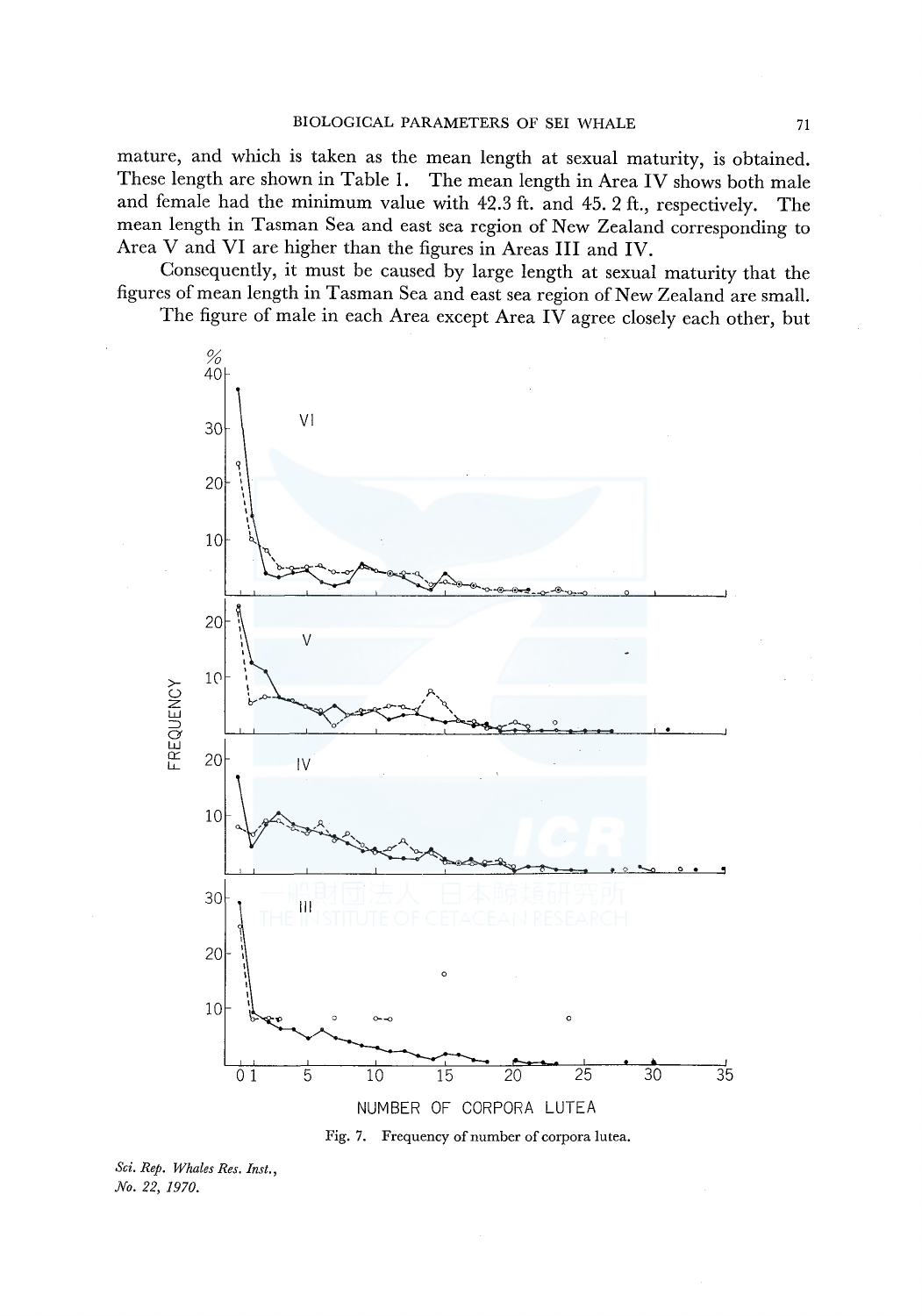#### 72 NASU AND MASAKI

there are difference between the female in Area III, 45.6 ft. and Area VI, 47.4 ft.

This is one of the cause which occured with the difference of sexual maturity by Area. The mean length at sexual maturity length of female in Area III agree closely with that from Durban (Bannister and Gambell 1965) and such phenomena may be caused by same race, because these sea regions locate nearly each other. However, the problem on the race between Durban and Area III must be analyzed from other data.

### PREGNANCY RATE

Pregnant whales constituted 57.2 % and 58.9 % respectively of mature females in the north and south regions of 50°S, so we can find that the pregnancy rate in the south region of 50°S is barely higher than that in the north region. The pregnancy rate in all Areas was estimated about 58 $\%$ , but the pregnant whales have a tendency to leave earlier from Antarctic in the whaling season. From that reason, the figure of pregnancy rate should be discussed from the point of whaling season and Area.

#### COMPOSITION OF NUMBER OF CORPORA IN THE OVARIES

Table 1 shows the mean number of corpora by Area. Fig. 7 shows the frequency of number of corpora. The proportions of young group derived from the number of corpora in Area III and VI are larger than that in Areas IV and V. It is just similar with the size compositions. The mean number of corpora in the north of 50°S in Areas III and VI are low, and that in the south region of 50°S in Area VI is also low compared with other Areas. The number of corpora in all Area, generally speaking, increase with latitude.

# AGE AND LENGTH AT RECRUITMENT

Table 2 shows the age and length at recruitment by Area. The mean age and length at recruitment in all Areas are 22.0 years, 48.0 ft. in male and 20.0 years, 52.0 ft. in female, respectively. Furthermore the age and length at 50 % recruitment are 15.0 years, 46.9 ft. in male and 15.4 years, 49.6 ft. in female, respectively.

The age at total recuitment of male in Areas III and IV, 20.0 years is younger than that in Areas IV and V, 22.0 years. This is explained by Fig. 4, in which the mode of size composition shows the large value in Areas IV and V. On the other hand, the age at the youngest and oldest on the female were found in Area III, 18.0 years and in Area VI, 23.0 years, respectively.

The characters on the length at recruitment by Area are as follows;

Male; minimum in Area III, 47.0 ft., maximum in Area V, 49.5 ft. The case of female also shows a tendency to similar with male. From above mentioned, it can be concluded that the age at recruitment is older than the age at sexual maturity.

The age and length at total, and  $50\%$  recruitment were obtained by each composition of age and size. Here the age at total recuitment took the mode *b* in Fig. 8 showed the frequency of age. The age at 50 % recruitment was obtained by point *a*  which means that the numbers of whale from 0 to 5 years equal to that from a to *b*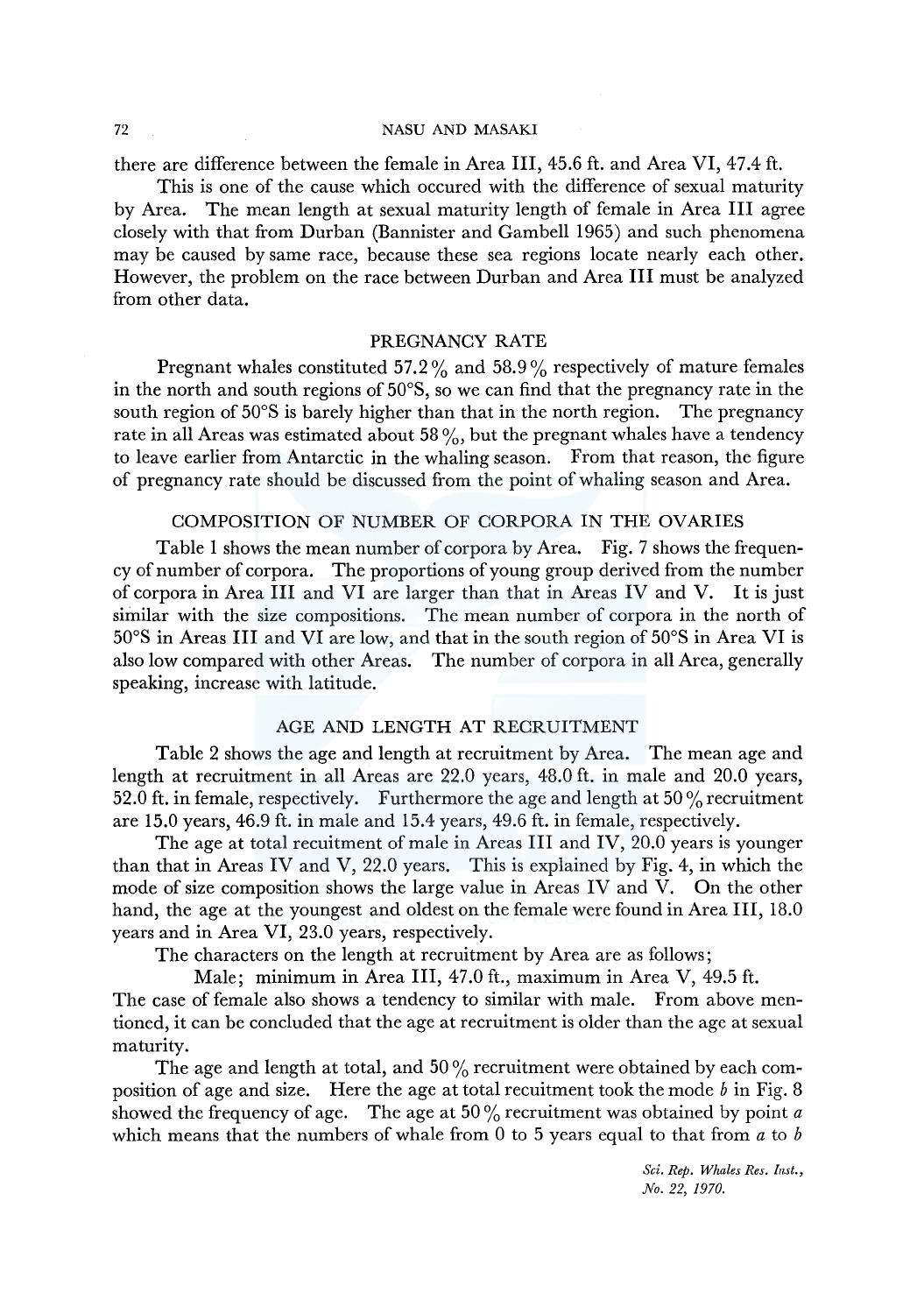years.

Furthermore the length at recruitment is obtained by the similar to the case of age.



# SUMMARY

1) The biological paremeters of sei whales in the Antarctic were analyzed based on the data sampled by Japanese expeditions.

2) The favourable ground of sei whales, in general, occurred in the north sea region of Antarctic Convergence.

3) The foetus male sex ratio of sei whales in the Antarctic showed  $49.7\%$ (Gambell 1968), but that of whales caught have tendency increases with latitude.

4) The small group less than 45 ft. dominates in the northern region of 50°S, while the large group more than 50 ft. distributes of a uniform both north and south region of 50°S.

5) The sexual maturity rate is both male and female larger than that in the south region of 50°S, and shows the maximum value in Areas II and IV.